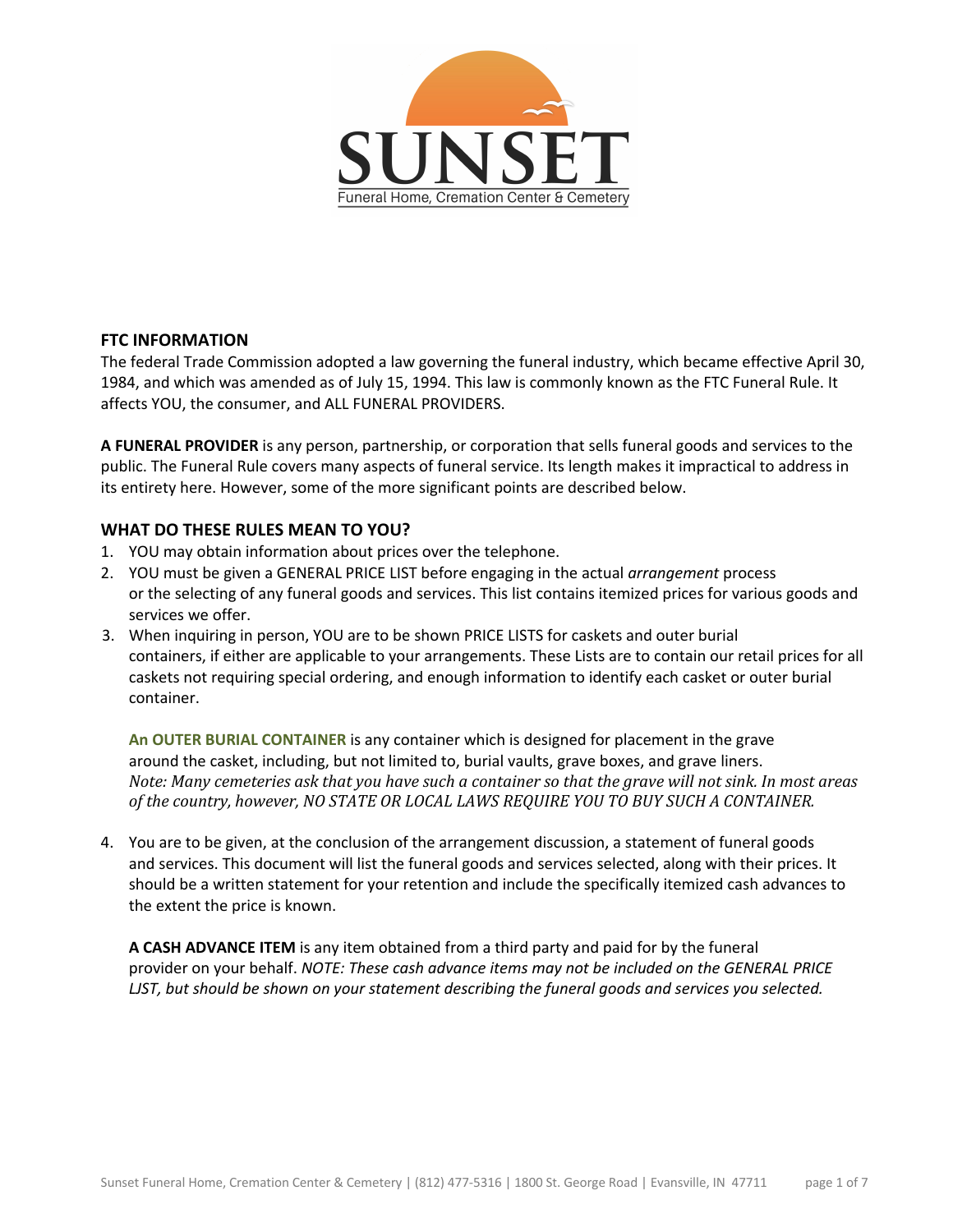

# **OUR GENERAL PRICE LIST**

*Prices are effective as of November 4, 2021 and are subject to change without notice*.

## **ITEMIZATION SELECTIONS**

The goods and services shown below are those we will provide to our customers. You may choose only the items you desire. **However, any funeral arrangements you select will include a charge for basic service and overhead.** If legal or other restrictions require you to purchase any items you did not specifically ask for, we will explain the reason in writing on the statement we provide describing the funeral goods and services you selected.

### **BASIC SERVICES OF FUNERAL DIRECTOR & STAFF \$2,590.00**

Our fee for the basic services of funeral director and staff includes, but is not limited to: staff to respond to initial request for service; arrangement conference with family and responsible parties; arrangement of funeral; preparation and filing of necessary authorizations and permits; recording vital statistics; preparation and placement of funeral notice; and coordination with those providing other portions of the funeral, e.g., cemetery, crematory, vault companies, and others as required. Also, included in this charge are overhead expenses relative to our facilities such as professional licensing, legal and accounting fees, insurance, building and utility expenses, parking lot and grounds, maintenance taxes, equipment, furnishings, inventory cost, recordkeeping and secretarial and administrative expenses. This fee for our basic services and overhead will be added to the total cost of the funeral arrangements you select. (This fee is already included in our charges for direct cremations, immediate burials, and forwarding or receiving remains.)

### **EMBALMING \$995.00**

Except in certain special cases, embalming is not required by law. Embalming may be necessary, however, if you select certain funeral arrangements, such as funeral with viewing. If you do not want embalming, you usually have the right to choose an arrangement that does not require you to pay for it, such as direct cremation or immediate burial.

### **OTHER PREPARATION & PERSONAL CARE OF THE DECEASED**

| \$295.00 |
|----------|
|          |
| \$100.00 |
| \$100.00 |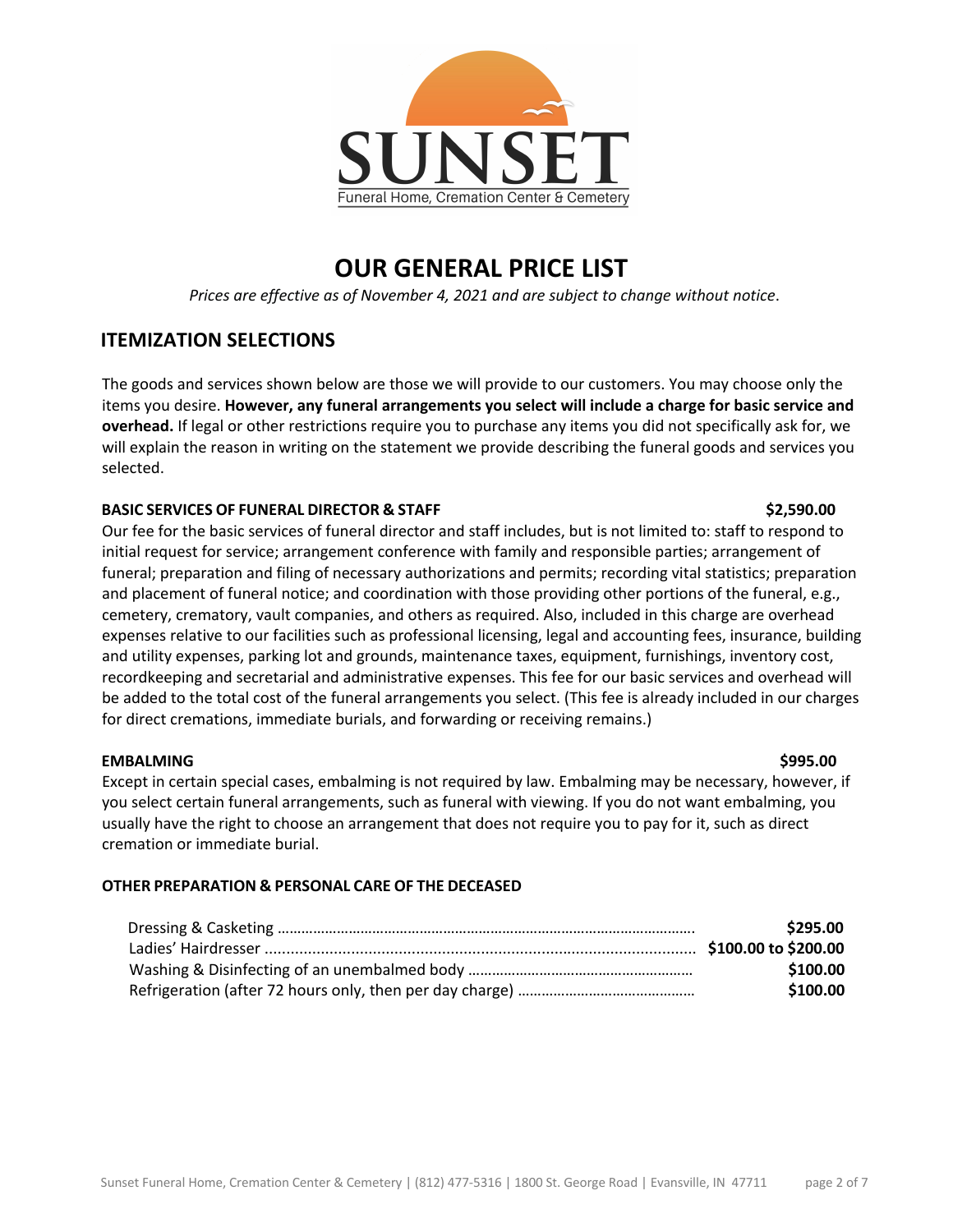## **ADDITIONAL SERVICES** *(use of facility & staff fees for):*

## **A. VISITATION AT THE FUNERAL HOME \$495.00**

One-day visitation or portion thereof. Our services will include visitation setup, use of a visitation room, replacement of the encased deceased, display of floral arrangements, parking lot assistance, and supervision and attendants during the visitation.

## **B. VISITATION AT ANOTHER FACILITY All and the set of the set of the set of the set of the set of the set of the set of the set of the set of the set of the set of the set of the set of the set of the set of the set of t**

One-day visitation or portion thereof. Our services will include visitation setup, placement of the encased deceased, display of floral arrangements, parking lot assistance, and supervision and attendants during the visitation. Does not include rental fee for the other facility or funeral home.

## **C. FUNERAL CEREMONY AT THE FUNERAL HOME \$495.00**

Our services include coordinating the funeral arrangements, setup and use of facilities for funeral ceremony supervision of funeral, and supervision of committal or other disposition service.

## **D. FUNERAL CEREMONY AT A CHURCH OR OTHER RELIGIOUS FACILITY \$875.00**

Our services include coordination the funeral arrangements, setup, supervision of funeral, supervision of committal or other disposition service, equipment, and additional staff necessary to conduct a funeral at a church or another facility.

## **E. MEMORIAL SERVICE AT THE FUNERAL HOME \$875.00**

Our services include coordinating the memorial service (a service without the deceased present), supervision, setup and use of facilities for up to two hours of visitation just prior to the memorial service. *(A memorial package will need to be selected.)* 

## **F. MEMORIAL SERVICE AT ANOTHER FACILITY \$875.00**

Our services include coordinating the memorial service (a service without the deceased present), supervision and additional staff necessary to setup for visitation and conduction of memorial service at another facility. *(A memorial package will need to be selected.)*

## **G. GRAVESIDE SERVICE \$300.00**

Our services include coordinating the graveside service for cremated remains, supervision, equipment, and staff necessary to conduct the graveside service. *(If desired, a memorial package will need to be selected.)*

## **TRANSPORTATION**

| Transfer of the deceased to the Funeral Home                      | \$295.00 |
|-------------------------------------------------------------------|----------|
| For individuals over 300 pounds                                   | \$595.00 |
| Mileage charge for travel outside of Vanderburgh County: Per mile | $S$ 2.95 |

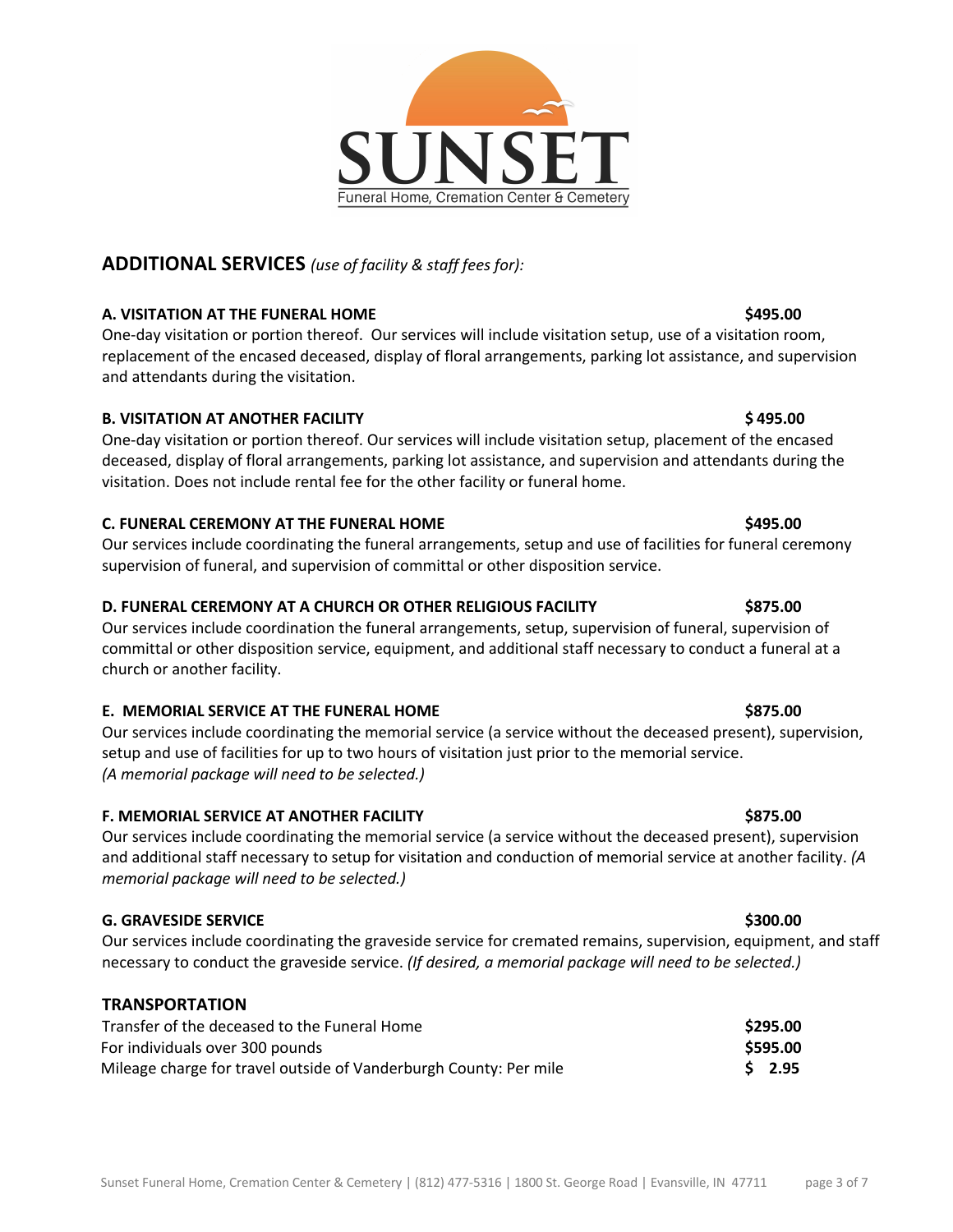**AUTOMOTIVE EQUIPMENT**: (Add \$2.95 per mile to rates shown below for travel outside of Vanderburgh County for each of these vehicles.)

| A. Transfer into our Care | 295.00     |
|---------------------------|------------|
| <b>B.</b> Funeral Coach   | 295.00     |
| C. Utility Van            | $5$ 125.00 |
| D. Limousine              | 200.00     |

#### **CASKETS \$ 2,395.00 to \$25,595.00**

*A complete list of burial and cremation caskets, as well as alternative containers will be provided at the funeral home.*

### **OUTER BURIAL CONTAINERS: \$ 1,695.00 to \$ 5,195.00**

*(A complete list will be provided at the funeral home) For all Outer Burial Containers installed in Sunset Memorial Park after the effective date of May 5, 2010 a \$200 installation fee is required.* 

### **CREMATION URN VAULT CONTAINERS: \$ 695.00 to \$ 945.00**

*(A complete list will be provided at the funeral home) For all Outer Burial Containers installed in Sunset Memorial Park after the effective date of May 5, 2010 a \$50 installation fee is required.*

### **MISCELLANEOUS ITEMS:**

| <b>ACKNOWLEDGMENT CARDS</b>                                                 |                     | \$ | 2.00 ea.   |
|-----------------------------------------------------------------------------|---------------------|----|------------|
| <b>AIR TRAY OR COMBO</b>                                                    |                     | \$ | 408.00     |
| <b>COMMUNITY ROOM</b> (for 2 hours after funeral service; up to 25 people): |                     | \$ | 200.00     |
| <b>CREMATION PROCESS</b>                                                    |                     | \$ | 325.00     |
|                                                                             | If over 300 pounds: | S  | 350.00     |
| <b>CRUCIFIX</b>                                                             |                     | \$ | 45.00      |
| <b>FLOWERS</b>                                                              | \$<br>225.00 to     |    | \$1,000.00 |
| LIFE JOURNEY CANDLE                                                         |                     | \$ | 30.00      |
| <b>MAILING OF CREMATED REMAINS</b>                                          |                     | Ś. | 100.00     |
| <b>MEMORIAL BOOK PACKAGE</b>                                                |                     | Ś. | 300.00     |
| <b>MEMORY PORTRAITS</b>                                                     | \$<br>149.00 to     | \$ | 396.00     |
| <b>PRAYER CARDS</b> (per 25)                                                |                     | \$ | 50.00      |
| <b>REGISTER BOOK</b>                                                        |                     | \$ | 100.00     |
| <b>CEREMONIAL CASKET + INSERT</b>                                           |                     |    | \$2,195.00 |
| <b>SERVICE FOLDERS</b>                                                      |                     | \$ | 2.00 ea.   |
| <b>VIDEO SLIDE SHOW DVD:</b>                                                |                     | \$ | 25.00      |

*Exclusion of Warranty:* The only warranties, expressed or implied, granted in connection with the merchandise sold with this funeral service, are the expressed written warranties, if any, extended by the manufacturers thereof, no other warranties, and no warranties of merchantability or fitness for a particular purpose are extended by this funeral home.

Funeral Home, Cremation Center & Cemetery

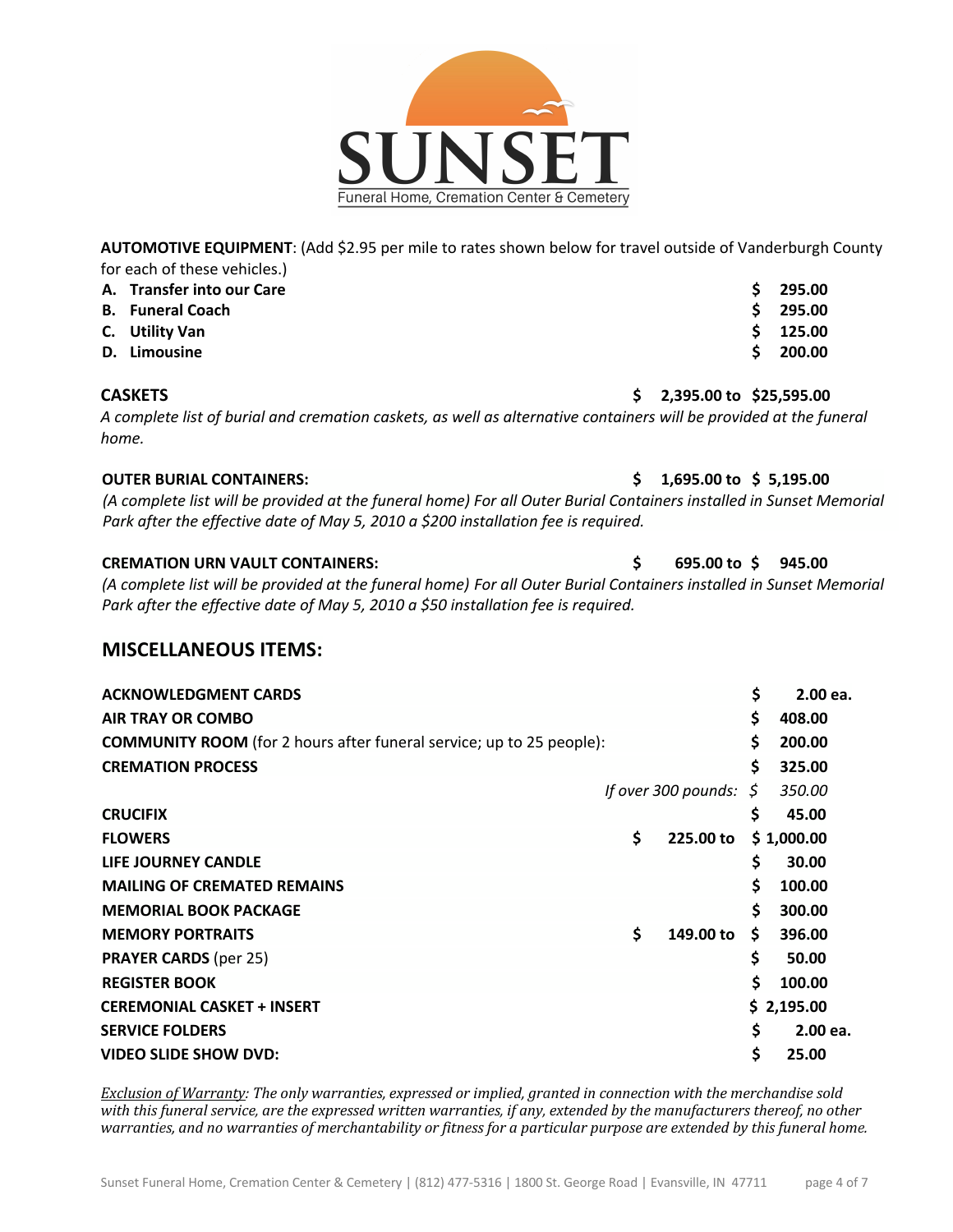

## **ALTERNATIVE SERVICE SELECTIONS**

### **FORWARDING THE DECEASED TO ANOTHER FUNERAL ESTABLISHMENT \$3,520.00**

This charge includes removal of the deceased from the place of death within Vanderburgh County; basic services of the funeral director and staff; a proportionate share of overhead costs; embalming, other preparation of the deceased, necessary authorizations, and local transportation to the airport. This charge does not include visitation, rites or ceremonies prior to forwarding of the remains. Additional mileage charges apply outside Vanderburgh County.

### **RECEIVING THE DECEASED FROM ANOTHER FUNERAL ESTABLISHMENT \$2,725.00**

This charge includes the receiving of or the picking up of the deceased which is casketed within Vanderburgh County; other preparation of the deceased; transportation of the deceased to the cemetery within Vanderburgh County; basic services of the funeral director and staff; and a proportionate share of overhead costs. This charge does not include visitation, rites or ceremonies nor does it include cemetery related items, such as a service at the cemetery, grave, vault, or opening and closing of the grave.

### **SINGLE DAY VISITATION WITH FORWARDING TO ANOTHER FUNERAL ESTABLISHMENT \$3,945.00**

This service includes the basic service of the funeral director and staff, transfer of the deceased to the funeral home (within a 25-mile service radius), embalming, other preparation of the deceased, use of facilities for up to four hours of visitation, funeral coach to transfer to another funeral establishment or to an airport (within a 25-mile service radius).

This charge includes the removal of the deceased from the place of death (within a 25-mile service radius), transportation to the cemetery (within a 25-mile service radius), other preparation of the deceased, necessary authorizations and basic services of the funeral director and staff, and a proportionate share of overhead costs. This charge does not include any embalming, visitation, rites, or ceremonies, nor does it include cemetery related items, such as a service at the cemetery, grave, vault, or opening and closing of the grave.

### **A. IMMEDIATE BURIAL WITH CONTAINER PROVIDED BY THE PURCHASER \$2,225.00**

*(All such containers must meet any applicable state and cemetery requirements).* This charge does not include any embalming, visitation, rites, or ceremonies, nor does it include cemetery related items, such as a service at the cemetery, grave, vault, or opening and closing of the grave.

### **B. IMMEDIATE BURIAL WITH MINIMUM CASKET \$3,225.00**

This charge does not include any embalming, visitation, rites, or ceremonies, nor does it include cemetery related items, such as a service at the cemetery, grave, vault, or opening and closing of the grave.

### **C. IMMEDIATE BURIAL WITH CASKET PURCHASED FROM OUR FUNERAL HOME \$2,225.00**

*(In addition to cost of casket)* This charge does not include any embalming, visitation, rites or ceremonies, nor does it include cemetery related items, such as a service at the cemetery, grave, vault, or opening and closing of the grave.

### **IMMEDIATE BURIAL \$2,225.00 to \$3,225.00**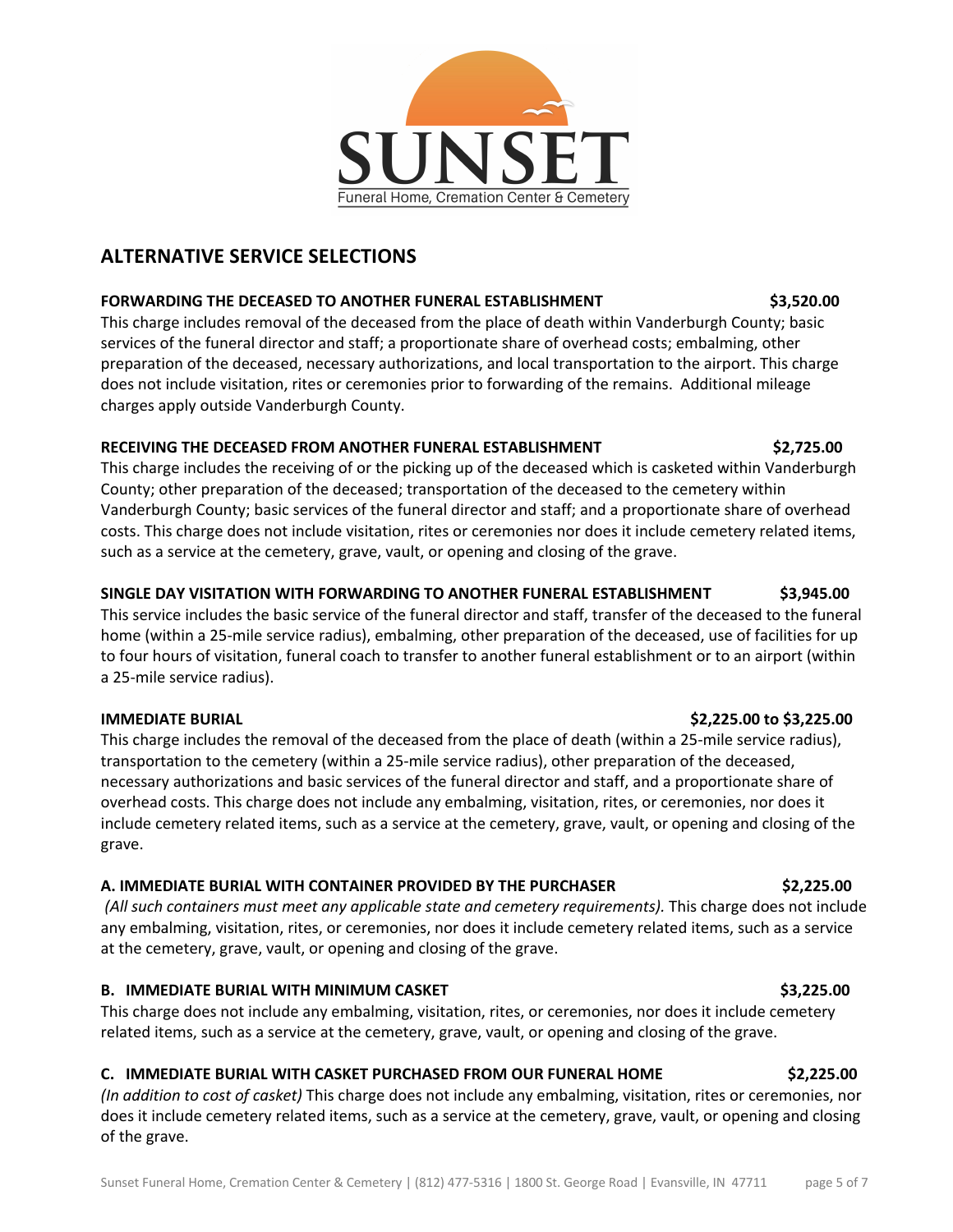

**DIRECT CREMATION \$1,745.00 to \$2,440.00**

Our charge for a direct cremation (without ceremony) includes basic services of funeral director and staff; a proportionate share of overhead costs; removal of remains; transportation to crematory; necessary authorizations.

If you want to arrange a direct cremation, you can use an alternative container. Alternative containers encase the body and can be made of materials like fiberboard or composition materials (with or without an outside covering). The containers we provide are a cardboard box or an unfinished wood box.

| A. Direct cremation with container provided by the purchaser | \$1,745.00 |
|--------------------------------------------------------------|------------|
| B. Direct cremation with a cardboard box                     | \$1,995.00 |
| C. Direct cremation with an unfinished wood box              | \$2,440.00 |

## **CREMATION SERVICES SELECTIONS**

### **THE TRADITIONAL CREMATION SERVICE WITH A COMMITTAL SERVICE \$5,585.00**

This service includes the basic services of the funeral director and staff, transfer of the deceased to the funeral home (within a 25-mile service radius), embalming, other preparation of the deceased, use of facilities for visitation (one day) and the next day a funeral ceremony or ceremony in another facility, the committal or other disposition service, and the automotive equipment to transfer cremated remains and flowers to place of committal or disposition service (within a 25 mile service radius). (The selection of a casket or cremation casket, an urn, and a memorial package may need to be made. Cremation process fee not included.)

### **THE SINGLE DAY CREMATION SERVICE WITH A COMMITTAL SERVICE \$5,090.00**

This service includes the basic services of the funeral director and staff, transfer of the deceased to the funeral home (within a 25-mile service radius), embalming, other preparation of the deceased, use of facilities for two hours of visitation and same day funeral ceremony or ceremony in another facility, and the committal or disposition service, and the automotive equipment to transfer cremated remains and flowers to place of committal or other disposition service (within a 25 mile service radius). (The selection of a casket or cremation casket, an urn, and a memorial package may need to be made. Cremation process fee not included.)

### **\* CREMATION WITH A MEMORIAL SERVICE AND COMMITTAL \$3,275.00**

This service includes the basic services of the funeral director and staff, transfer of the deceased to the funeral home (within a 25 mile service radius), other preparation of the deceased, use of facilities for two hours of visitation (without the deceased present) immediately prior to the Memorial Service or service in another facility, the committal or other disposition service, and the automotive equipment to transfer cremains and flowers to place of committal or other disposition service (within a 25-mile service radius.)